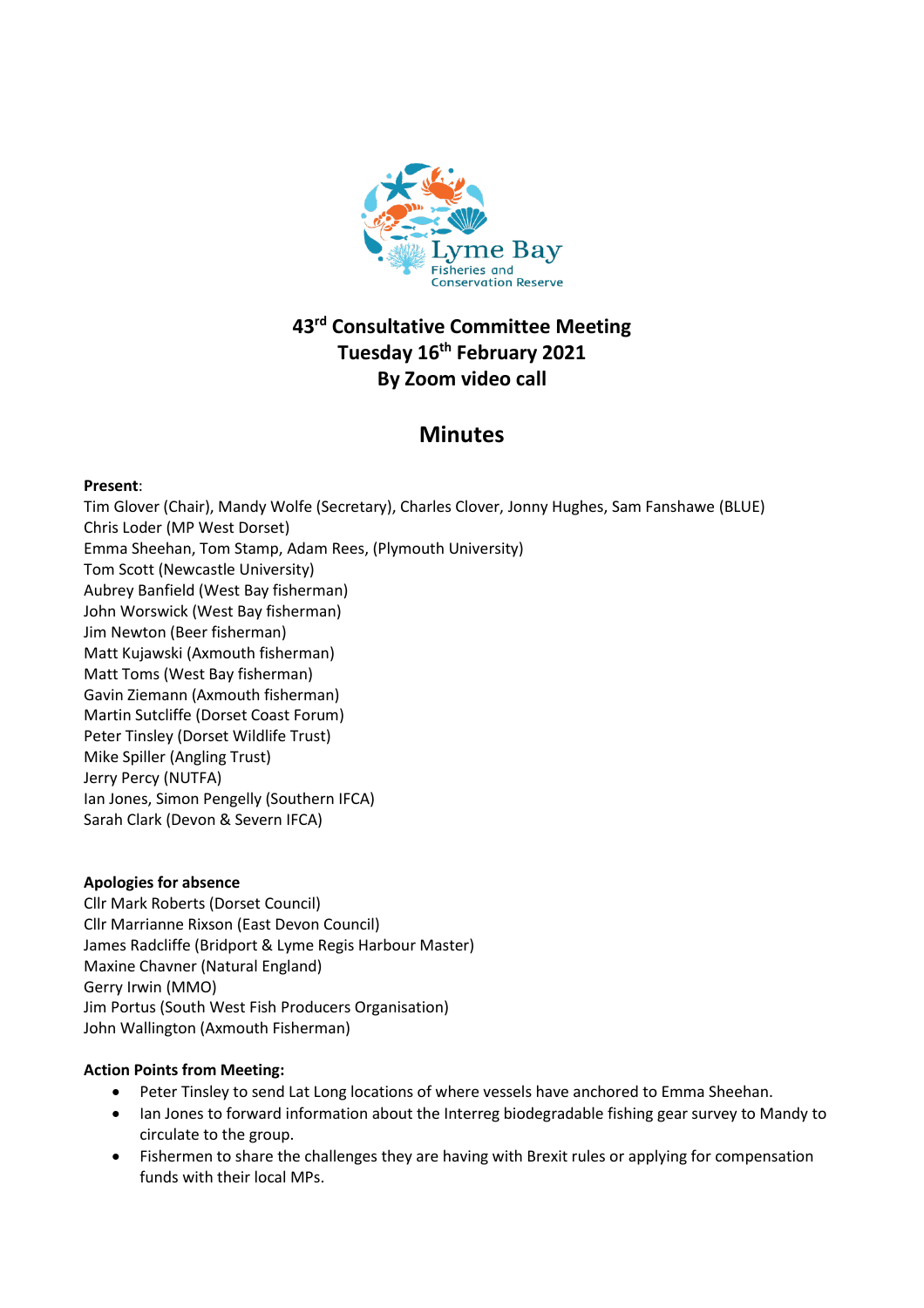- Matt Toms to email Chris with a question for Chris to put as a PQ.
- Committee members to feed in any thoughts on policy to Sam, Mandy or Jonny
- Fishermen to send any photos, videos or stories to either Mandy or Row.

## **1. Minutes of last meeting**

The minutes from the last meeting were approved.

## **2. Updates**

## **SIFCA update from Ian Jones**

*Covid* – SIFCA have been supporting fishermen during Covid where they can, signposting to the £23 million disruption support grants and providing intelligence to Defra during lockdown. Operational activities continue albeit more limited, with no vessel boardings unless totally necessary. Taking every precaution to keep everyone safe with full PPE and team bubbles.

*EU exit and licencing* – Licencing measure came in a couple of weeks ago between 6-12 nm for ICES areas 4c and 7e through 7g. Access remains at the same level as 31<sup>st</sup> December 2019. SIFCA has been patrolling the 6-12nm zone, particularly off Lyme Bay, under a cost recovery agreement with the MMO. There have been few issues.

*Fisheries Act* – The Joint Fisheries Statement and Fisheries Management Plans will affect IFCA responsibilities. High-level groups are currently working through the guidance before this is passed to the IFCAs. Likely to have a significant impact on IFCA resources in relation to the Fisheries Management Plans. APPG on Fisheries is running a seminar on 25<sup>th</sup> February covering the Fisheries Act 2020 and the EU-UK Trade and Cooperation Agreement, implications for UK fishermen and current and future policy changes. Seminar will be introduced by Secretary of State George Eustice and high-level representatives from Defra and devolved administrations. You ca[n register for the event here.](https://www.eventbrite.co.uk/x/a-new-era-the-fisheries-act-and-brexit-tickets-139636631925?utm_campaign=order_confirm&utm_term=digitalx&utm_source=eventbrite&utm_medium=email&app_cta_src=order_conf_email&ref=eemailordconf)

*Two new SIFCA Committee members* have joined – Nick Fisher and Lyle Stantiford.

*South Coast Dorset MCZ consultation* **closes on 25th March**. Boundary is slightly inside the SIFCA boundary and so will be important to look at for those fishing in the area.

*Anchoring issues in MPAs off Dorset and Devo*n. SIFCA is very concerned about the impact and has been liaising with MMO, MCA and Coastguard. Ian together with Mat Mander Chief Officer, D&SIFCA, wrote to and subsequently met with MMO to stress the importance of the reefs and protected areas and the likelihood of high impact. They are liaising with MCA, NE and MMO to get the vessels off the MPAs. This is an ongoing issue that needs legal advice on potential byelaws. Ian and Mat wrote a joint letter to MMO recommending that they should not only continue with educating the vessel owners, but also to pursue a legal approach alongside management measures.

Peter Tinsley reported that DWT have liaised with MMO and written directly to the owners of the vessels involved. DWT had received funding from NE to carry out some side scan sonar survey work in Weymouth Bay and Poole Bay to assess the physical impact of anchoring. Data has just been received and shows clear damage.

Emma asked if it was possible to share the locations of the anchoring as these may overlap some of the longterm monitoring sites. Peter reported that they used Vessel finder to map the locations of the vessels. **Action: Peter to send Lat Long locations of where vessels have anchored to Emma Sheehan.**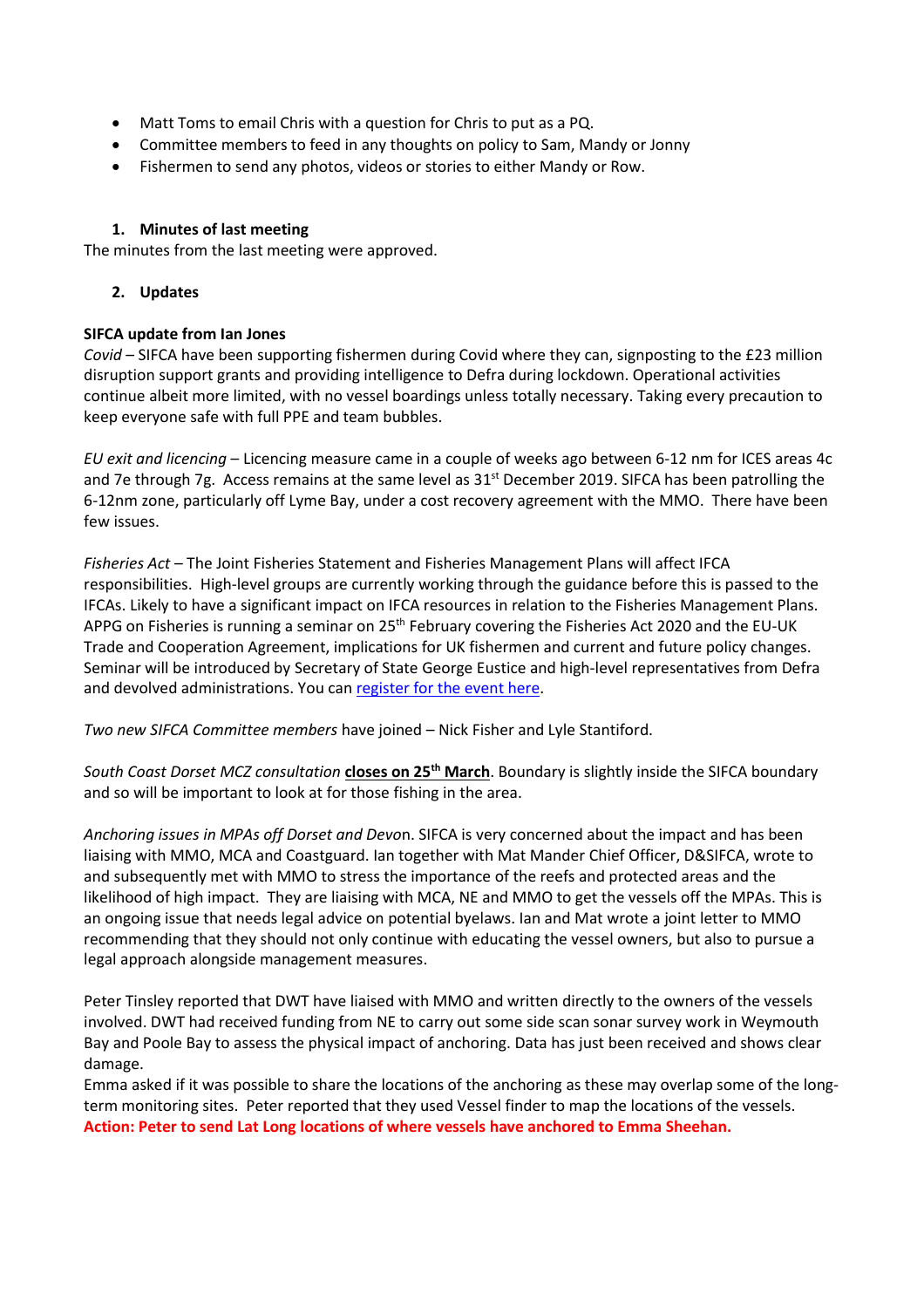Simon Pengelly reported that cruise vessels, maintenance vessels and cargo vessels are all anchoring off the coast, so several ship owners are involved. A further knock-on impact of the anchoring is on existing users in the area with reports that static gear fishermen have incurred gear losses and severe disruption. Sarah Clark reported that up to 9 cruise ships have been anchored in Torbay since March 2019. All are anchored outside the MCZ and Torbay part of the SAC, but there was one incident where a vessel anchored in Start Point, Plymouth Sound and Eddystone SAC off Hope Cove. They tried to contact the vessel but were only able to make contact through Facebook to get them to move. This area hasn't had any mobile gear for at least 30 years so any damage is a great concern.

Peter Tinsley noted that the MPA boundaries are not on the charts that the vessels are using. Ian reported that MMO and Torbay Harbour Master are addressing this to get the MPA boundaries on the hydrographic charts as priority action.

*During the meeting Ian reported that he had just received an email from the MCA confirming that the cruise ships are making preparations to lift anchor and leave the area of Lyme Bay and Torbay SAC.*

*INTERREG project survey* - Ian noted a request for input to a fisherman's survey from Innovative Fishing Gear for the oceans about biodegradable fishing gear. [Fishermen Survey](http://indigo-interregproject.eu/en/news-en/fishermen-survey/) - INdIGO (indigo[interregproject.eu\)](http://indigo-interregproject.eu/en/news-en/fishermen-survey/)

**Action: Ian to forward information about the survey to Mandy to circulate to the group.**

## **SIFCA update from Simon Pengelly**

*Management of pot fisheries* – consultation closed on 15<sup>th</sup> January and over 110 responses were received. Simon thanked Mandy for facilitating a meeting with Lyme Bay fishermen from the group to input to the consultation which was hugely beneficial. BLUE and Committee responses had been received. A summary of responses has been published and a Working Group will look at a set of potential measures. Three main threads raised through the consultation:

- Regulation of recreational pot fisheries SIFCA will look at ways to harmonise regulation with D&SIFCA.
- Whelk fisheries ideas proposed included pot limits, closed season, increased MLS SIFCA will look at relative merit of these measures and how they might be introduce in a stepped approach to allow fishers to adapt over time.

• Cuttlefish fisheries and trap fisheries within inshore area - several responses on this issue. Management recommendations will be developed over the Summer for the Authority to consider. SIFCA is looking at ways to harmonise measures with IFCAs to the West and East, they may not necessarily be identical but looking at ways to bring them closer together.

*Netting review* – management recommendations were presented by a Working Group to the Technical Advisory Committee two weeks ago. Still some areas to be ironed out. Review has two parts – existing regulations and management of net fisheries in harbours and estuaries and second part is a review of coastal netting (<1nm of shore). Main areas of contention around designated sites in Christchurch Harbour and Southampton Water where there's a linkage with SACS with Atlantic salmon as a feature.

#### **Devon and Severn IFCA update - Sarah Clark**

Sarah sits on both the Shellfish Industry Advisory Group and Crab Management Group and reported on recent developments.

*Crab Management Group* - met recently where there was discussion about the EU-UK Trade and Cooperation Agreement and the introduction of a tonnage limitation on crab vessels. The limit will affect UK boats that fish in EU waters and EU boats that fish in UK waters – with the limits set on a reference period of 2012-2016. Once vessels in the North Sea reach the tonnage limit there may be movement into UK waters.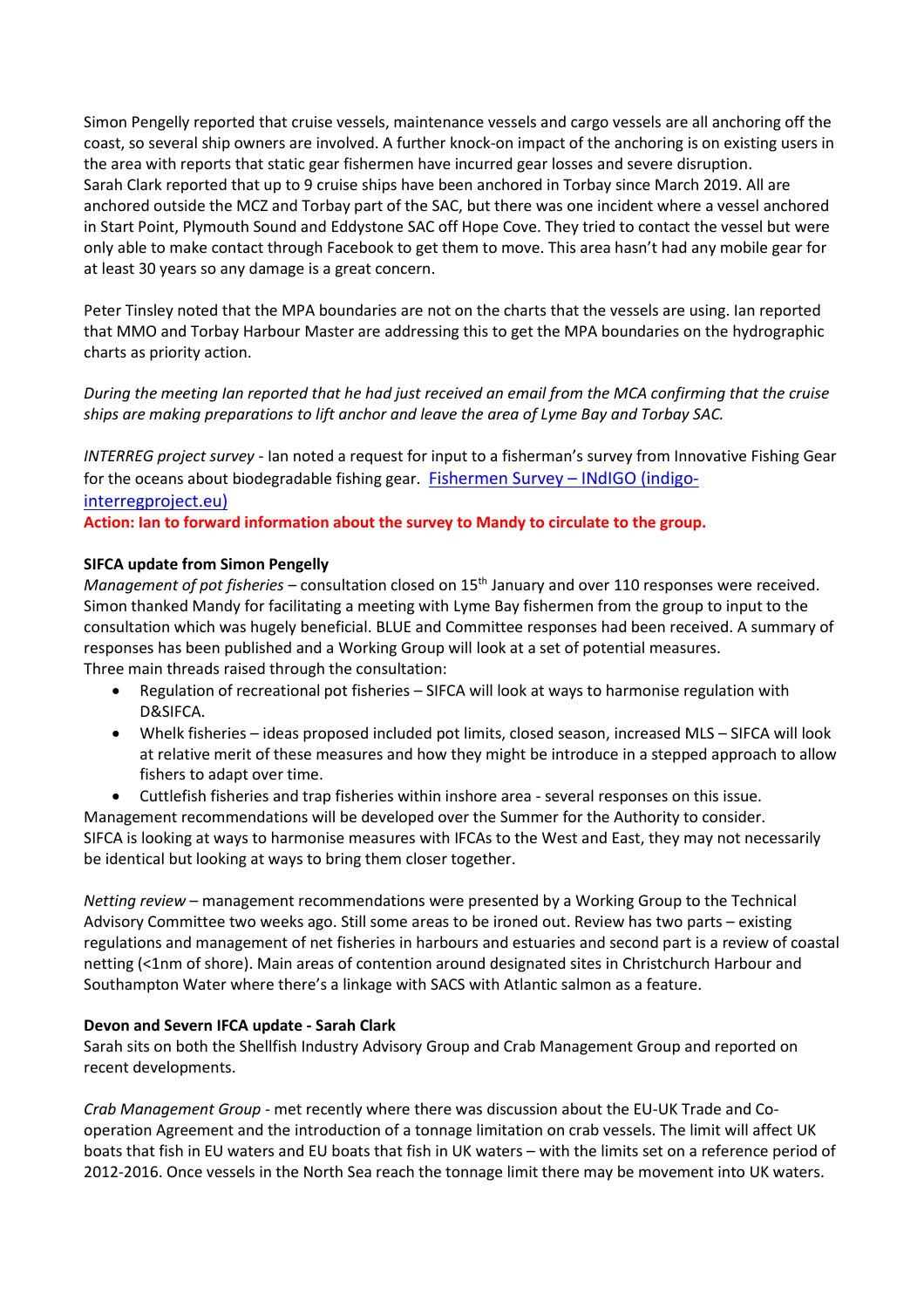Discussion about latent capacity and increase in effort of over 15m vessels. Discussion of Fisheries Management Plans and how the Project UK Fishery Improvement Plan for south west lobster and Western Channel and Celtic Sea crab could fit into a Fisheries Management Plan. Concern about potting impacts on designated features particularly in Eastern area where there are concerns about potting on limestone reefs. Sarah agreed to share their Habitat Regulation and MCZ Assessments with the Group that shows the assessments impacts on potting.

## *Crab Management Science Group* is looking at modelling, stock assessments and identifying knowledge gaps.

*Review of diver permit conditions - Byelaw* Permitting Sub-Committee meeting is on 25th February - [Papers](https://www.devonandsevernifca.gov.uk/Authority-Meetings)  [are online under](https://www.devonandsevernifca.gov.uk/Authority-Meetings) 'Authority papers'. Main points from consultation responses were spawning period for scallops and density and landings of scallops from divers and mobile vessels into ports and into West Bay. Looked at lower impact of divers compared to mobile vessels and how to increase opportunities for lowimpact diver fisheries. Recommendations are being made to the Sub-Committee to undertake a formal consultation to amend Category 1 Commercial Diver Permit to allow access to remove scallops from defined areas within designated areas between July – September. Allowing the fishery to fish in those areas will allow scallop divers to get a prime return on their catch without impacting on mobile scallop fisheries who are not allowed in those MPAs anyway.

## **Chris Loder MP for West Dorset**

Chris is keen to understand some of the issues the area is facing in relation to fisheries and the issues with exports. He had joined a call with Defra and participated in further calls with Belgian government who are equally concerned about issues being raised and believe that many of the issues are due to interventions by the French government. Charles welcomed Chris and asked if there was any intelligence about how long it will take to resolve the issues with shellfish exports. Chris thinks that politics in France including a French election later in the year and Covid lockdown in France have affected domestic markets. Problem may resolve itself once the French domestic markets pick up again. Reliance on Dover as a predominant route for exports is one of the issues.

Chris advised that MPs need to understand more about the impacts on fishermen not just the exporters, so they can call Ministers to account and challenge Defra on their assessment of the cause of the problems. Chris said that he and the MP for Totnes would welcome any input and feedback from fishermen and both would be happy to join a further call.

Jerry Percy noted that the £23m fund effectively doesn't provide support for catch sector, and even the exporters. A lot of fishermen were being told not to catch by the wholesalers because they weren't sure if they'd be able to transport it across the border. A review of the criteria for the fund would be very helpful. Chris noted that a similar issue was faced by dairy farmers in the early months of the Covid outbreak. MPs need to understand more about the problems fishermen are facing in applying to the fund. They can then challenge Ministers and Defra.

# **Action: Fishermen to share the challenges they are having with Brexit rules or applying for compensation funds with their local MPs.**

Ian Jones noted that there had been a national government intelligence requirement to feed back to Defra any information about Brexit and Covid impacts. Hundreds of reports are being submitted through MMO to Defra about the issues. Chris noted that the normal lobbying approach needed to change due to the current government majority. A lot of organisations that have lobbying inroads are more effective if they engage with and are backed up by MPs. Anthony Mangnall, MP for Totnes also wants to take action. Several concerns raised around Defra's approach and lack of action, and the lack of government appetite to deal with the situation. Chris reiterated that MPs need direct input from fisheries representatives and can have an impact if they act in chorus collectively, to put pressure on Defra and Government to take action. Chris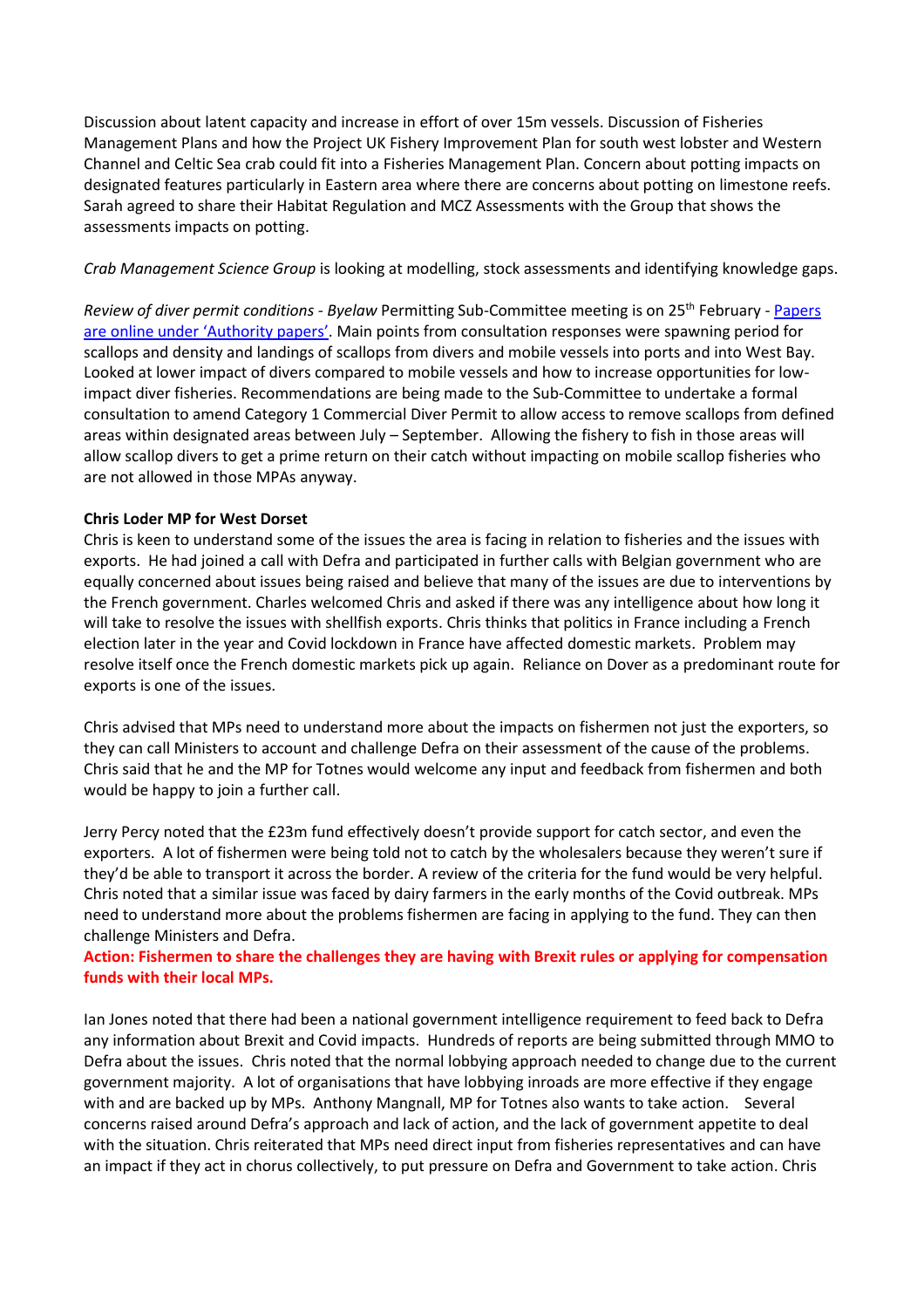will be in Bridport this week and offered to have a conversation or visit to discuss the issues and provided his email for any representations. [Chris.loder.mp@parliament.uk](mailto:Chris.loder.mp@parliament.uk)

Jonny Hughes asked about whether discussions on depuration and exportation of shellfish were being held with the European Commission. Chris clarified that the discussions he had had were not at European level, but the frustration shown by the Belgian Transport Minister reflects growing frustration amongst other Member States. There are a number of negotiating positions and levers that the UK government could and should be exploring to resolve the issue with the French government.

Matt Toms asked whether European vessels are being boarded by MMO to check catches in the same way as British vessels. Is there anything in the public domain to allay concerns that European vessel catches are not being policed in the same way. Chris offered to place a Parliamentary Question to the Secretary of State. This would effectively be a FOI request that has to be answered within a number of days. Possible question along the lines of: 'How many UK fishing vessels have been boarded by the MMO and how many EU fishing vessels have been boarded since the 1<sup>st</sup> January compared to previous year.' **Action: Matt to email Chris with a question for Chris to put as a PQ.**

Sarah Clark confirmed that she will make contact with Anthony Mangnall MP to share feedback from fishermen in their district and reported that D&SIFCA had brought a successful prosecution against a French boat that had come within the 6 nm limit south of Salcombe.

## **NUTFA update from Jerry Percy**

Jerry is party to some of the catch ups on EU negotiations, but things are moving very slowly. Sarah Ready is manning a NUTFA help line to help <10m access funding from local authorities, MMO etc.

#### **Research**

*Potting study* - Adam Rees reported that the results from the potting study had been published in a peerreviewed journal on Monday. It has a received a lot of attention with lots of interest in the results and how the work was carried out e.g. from East coast who are currently looking at potting on limestone reefs. Mandy has circulated the paper and Adam invited anyone to get in touch with any questions.

*Long-term monitoring* - Emma Sheehan reported that an agreement has been finalised with BLUE to continue the long-term monitoring surveys for 2021 and 2022 as part of a consortium with NE and Defra. A paper will also be published this year on the combined impact of the long-term monitoring, potting research and Reserve Seafood. Tim acknowledged the importance of the long-term data set as being unique in the UK.

*New INTERREG tagging project* – Emma announced a new project being funded by INTERREG to inform ecosystem-based fisheries management. This builds on the previous tagging and tracking work and expands this to a much larger area covering Scilly, Cornwall, Devon, Dorset, Sussex and across to Northern France and Belgium. A separate meeting will be organised to discuss the project with the fishermen once it is launched.

*Tagging project* - Tom Stamp reported that receivers have been placed around the mussel farm in Lyme and estuaries last summer. Fieldwork has been affected by Covid restrictions, but they have tagged some crab, lobster and bass and have started picking up some of the tagged fish near Exmouth, Teignmouth and Plymouth. An update will be given when data is available.

#### **Recreational angling update from Mike Spiller**

Very quiet with current lockdown. Charter fleet are tied up and not allowed to go out. Shore angling is allowed but within local area (10 miles or 30 mins). New bass measurements are in place and tag and release starts next month with limit of two until end of November.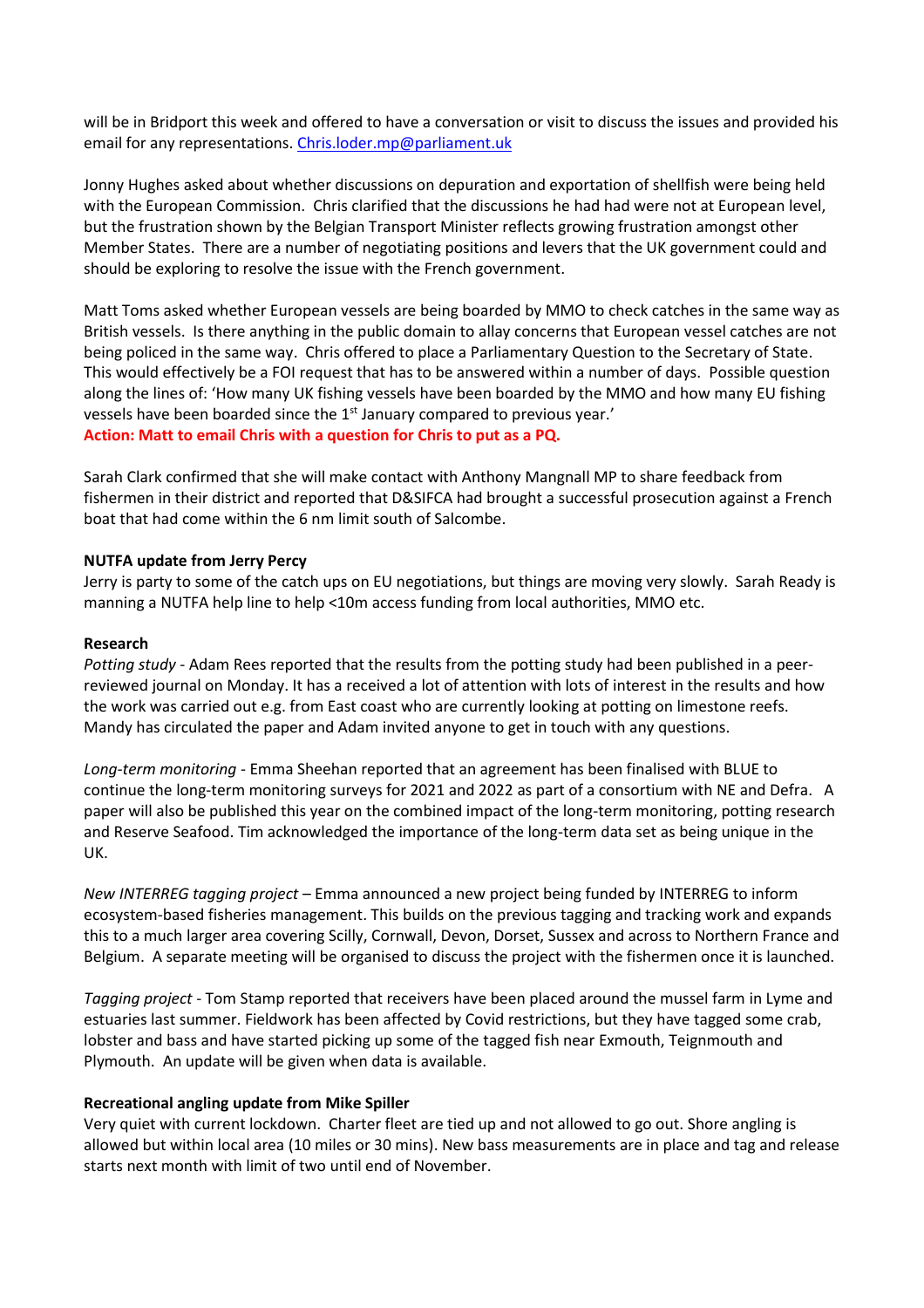## **Funding update from Martin Sutcliffe**

£23 million fund not effective for catch sector and wholesalers so of limited application for Lyme. Wholesalers are being advised by shipping merchants not to send fish to the border, and if you haven't sent anything to the border then you can't claim for loss of income even though you've clearly lost income as a result of the border issues.

Martin has a meeting with Chris Loder at the end of week to discuss EU export issues with bi-valve shellfish. Boris Johnson and Michael Gove announced £100m for the fishing industry but it is not clear if the £23m is counted within that or additional. Martin is raising this with MMO but grants team currently fire-fighting. Advised fishermen to sign up for Business updates from Dorset Council - and Devon Council probably have something similar – for updates about any business grants and funding sources.

Jerry asked for Sarah Ready from NUTFA to be involved in any discussions around funding as she has significant expertise. Mandy has a meeting with Sarah tomorrow.

Emma asked whether the case is being made that the South West has Grade A shellfish waters to allow exports from our waters under current rules. Number of challenges to this discussed including that reclassification of waters is expensive and there may not be the evidence required. Trade has been built on depuration once it reaches Europe and setting up new depuration infrastructure would take time. The law restricting imports to the EU from third countries unless they have Grade A water was a law signed by the UK and as we are now a third country the rules apply to the UK.

Simon noted that the South Coast Fishermans Council have a small fund for training for new or young entrants into the fishing industry and approved a grant for a fisher last week.

#### **AST App update from Mandy**

Mandy reported that 31 vessels now have monitoring apps. Between January and February, 13 vessels have transmitted over 11 fishing days. The Man & Van transported 61 boxes with all vessels transmitting which is excellent.

#### **Reserve Seafood update from Mandy**

Mandy noted that the poor weather during the first part of 2021, along with the effect of Brexit and export issues has had a significant impact on market prices. Vessels across the four ports continue to sell locally and use the Man & Van service to land to both Brixham and Plymouth markets, as well as Pesky Fish.

#### **Management Plan**

Sam Fanshawe has recently joined BLUE as UK Marine Projects Manager and will be working on development of the 5-year management plan with the Committee, as well as an annual plan that brings together all aspects of Lyme Bay Reserve management including conservation measures, Reserve Seafood, research, communications and funding. Sam aims to circulate a draft of the annual plan in March for discussion at the Future Management Sub-Committee and then presentation to the full Committee meeting in May.

#### **4. Support for our Reserve Fishermen**

Tim asked if there were any further ways that BLUE could support fishermen. Requests for decent weather and cheap beer noted  $\odot$ . Tim emphasised that BLUE is keen to help as much as possible during such a challenging time and asked for any suggestions or thoughts to be shared with Mandy.

# **5. Tom Scott's Presentation on AST App and future data policies**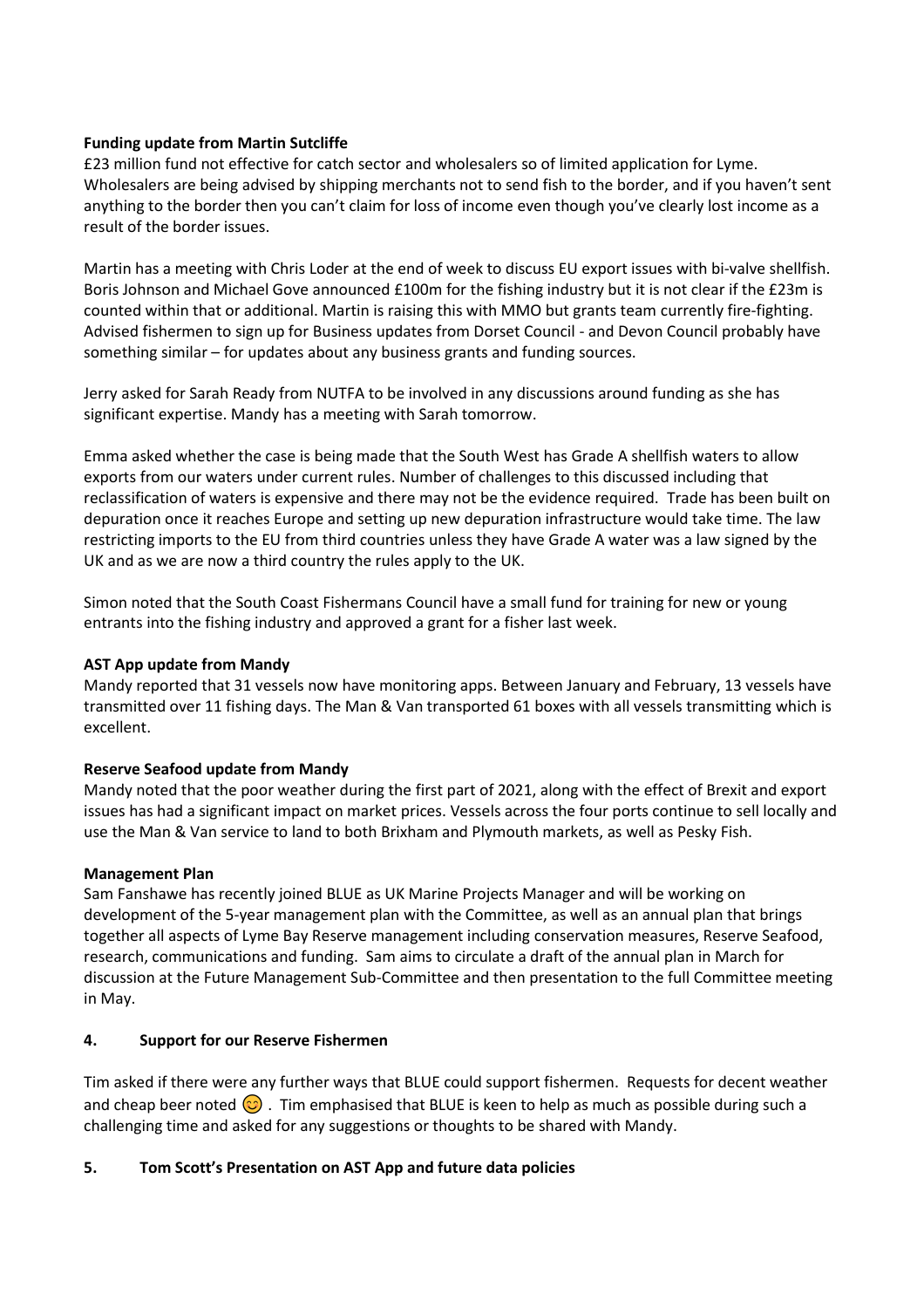Tom has completed an Environmental Consultancy Masters degree with Newcastle University. As part of this he undertook a study of the AST App data. Tom presented the results from his research to the group.

John Worswick and Matt Toms noted a concern for the potential for areas that haven't been fished for a few years or areas with currently low fishing effort might be identified for closure as they would be considered a protection measure that would have a low impact on activity. It was noted that fishing activity in an area changes over time for various reasons but doesn't necessarily mean that it is an area that will never be fished.

Tom noted that the application of the data would not be for identifying additional closed areas but might be used to consider extending boundaries of existing sites, but that any boundary revisions would involve consultation with fishermen who could share that historic context.

Tim emphasised that the data is owned by the Lyme Reserve Committee and not owned by the regulators. The Committee would make any decisions about how the data was used.

Simon agreed and noted that discussions around the application of the data have focused on enabling management measures within MPAs and there haven't been any discussions about using it to extend boundaries of MPAs. Management of activities within MPAs is focused on the protection of designated features. The iVMS data could help decision making and fisheries managers to demonstrate what levels of fishing activity are sustainable and compatible with MPAs. There is a discussion to be had about access to the data by fisheries managers, and the data demonstrates how fishermen are working within the conservation objectives of the MPA.

Simon welcomed the research and invited Tom to discuss his research at the SIFCA Management Sub-Committee.

Sarah welcomed the study and noted that iVMS has been on mobile gear boats for a few years but it hasn't been used for assessing small-scale fishing activity. Very useful for identifying sites for development where there aren't conflict issues. Sarah would like to discuss further.

Emma noted that the long-term monitoring data shows that there are some commercial species that are not recovering but they are stabilising even in areas where fishing is increasing. They would like to proportionalise the landings data with the monitoring data, stock assessments and iVMS data.

# **Action: Tom's iVMS report presentation to be circulated to the Committee. Post meeting note: Circulation of the report is pending agreement with the fishermen.**

Tim reported that he had approached BLUE's pro bono legal advisors to develop a Privacy Policy to protect data collected by the AST App. The policy sets out data protocols to protect the fishermen, the Committee and BLUE. The policy is almost finalised and will be circulated to the Committee before it is uploaded to the App where it will be the first thing on the screen.

#### **6. Update on BLUE policy activities**

Jonny Hughes has recently joined BLUE as UK Senior Policy Manager and invited input and ideas from the Committee to inform BLUE's policy influence at national level. Current areas of work for BLUE policy of relevance to the Committee include: MMO consultations on management measures to restrict trawling within four MPAs including the South Dorset MCZ; EU-UK TACs and quota negotiations including non-quota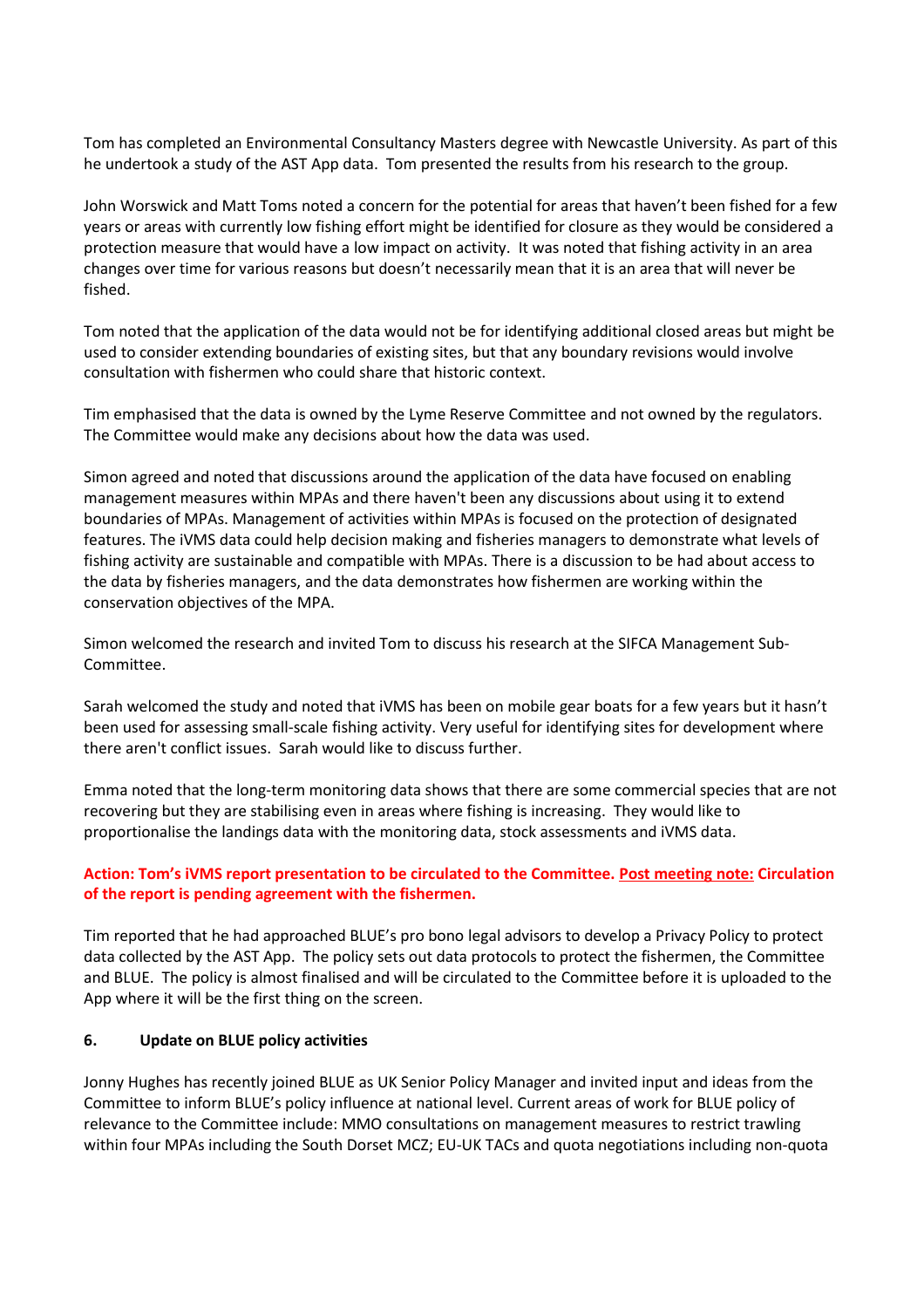species; feeding into the development of the Fisheries Management Plans how these are to be structured and spreading best practice.

**Action: Committee members to feed in any thoughts on policy to Sam, Mandy or Jonny** [jonny@bluemarinefoundation.com](mailto:jonny@bluemarinefoundation.com)

### **7. Communications, events, media and PR**

*Social Media* - Posts go out on the social media accounts a couple times a week. In 2021 the aim is to reach 3,000 Twitter followers and 2,000 Facebook followers. Current stats are: Twitter: 2,455 followers / Facebook: 1,832 followers.

A big shout out to Gavin Ziemann and Ben Browning for the Facebook page *'The Quayside. Home Of The Axmouth Fishermen'.* Both Gavin and Ben help tell the stories from the quayside and cast great insight into the unique fishing community in Axmouth. These stories are then shared on the Lyme Bay Reserve social media channels and website.

*Photos & Videos -* Mandy reminded fishermen to send any photos, videos or stories to either Mandy or Row, these are always really well received online and help publicise the Reserve. **Action: Fishermen to send any photos, videos or stories to either Mandy or Row.**

*Communications Plan* – Members of the BLUE team together with Rowena will be creating a Communications Plan for 2021. This will include a review of communication projects since 2012 which have been spoken about and/or started but didn't achieve the funding to go any further, such as interpretation boards along the SW coast and on the chiller units, schools outreach programme, photographic exhibitions, visitor centre collaborations, Reserve Seafood website and leaflets, etc. The list is extensive but a lot of the ground work has already been done so it would be good to see if any of these can start up again pending funding. In addition to this Row will run an audit on the website's Google Analytics to see what areas can be improved and expanded upon.

*South Coast Challenge May 21- 23 (Date changed to July 9-11th following announcement of lifting of Covid restrictions)-* Lyme will be hosting the South Coast Challenge as part of the 210 mile / 3-day ride through three national parks, two areas of out-standing natural beauty and along the most iconic coastline in the UK, in support of Blue Marine Foundation (BLUE). The ride from Beaulieu, will stop off at three of BLUE's projects on the way: The Oyster Restoration Project, Lyme Bay and Plymouth Marine Park. More information at [www.london-monaco.cc/south-coast-challenge](http://www.london-monaco.cc/south-coast-challenge)

# **8. A.O.B.**

Jim Portus had sent a note that Tim read out:

*Urge that the next step in research and evidence gathering should be a comparison between levels of indicator species within study areas resulting from different levels of mobile gear activity and static gear activity. If low levels of mobile gear activity are found to be no more damaging than moderate levels of static gear activities, then perhaps a "zoned" approach to managing all commercial activity in marine ecosystems could result in sustainable development that would benefit mankind and not cause harm to the marine environment?*

Sarah noted that the Lyme Bay Reserve is protected by a Statutory Order as well as a European Marine Site. D&SIFCA had considered doing a scallop dredge efficiency study in an area outside the SAC but inside the Statutory Instrument Order area and NE were firmly of the opinion that there was no way any trial for a mobile gear fishery could be carried out within the SAC or wider Statutory Order area.